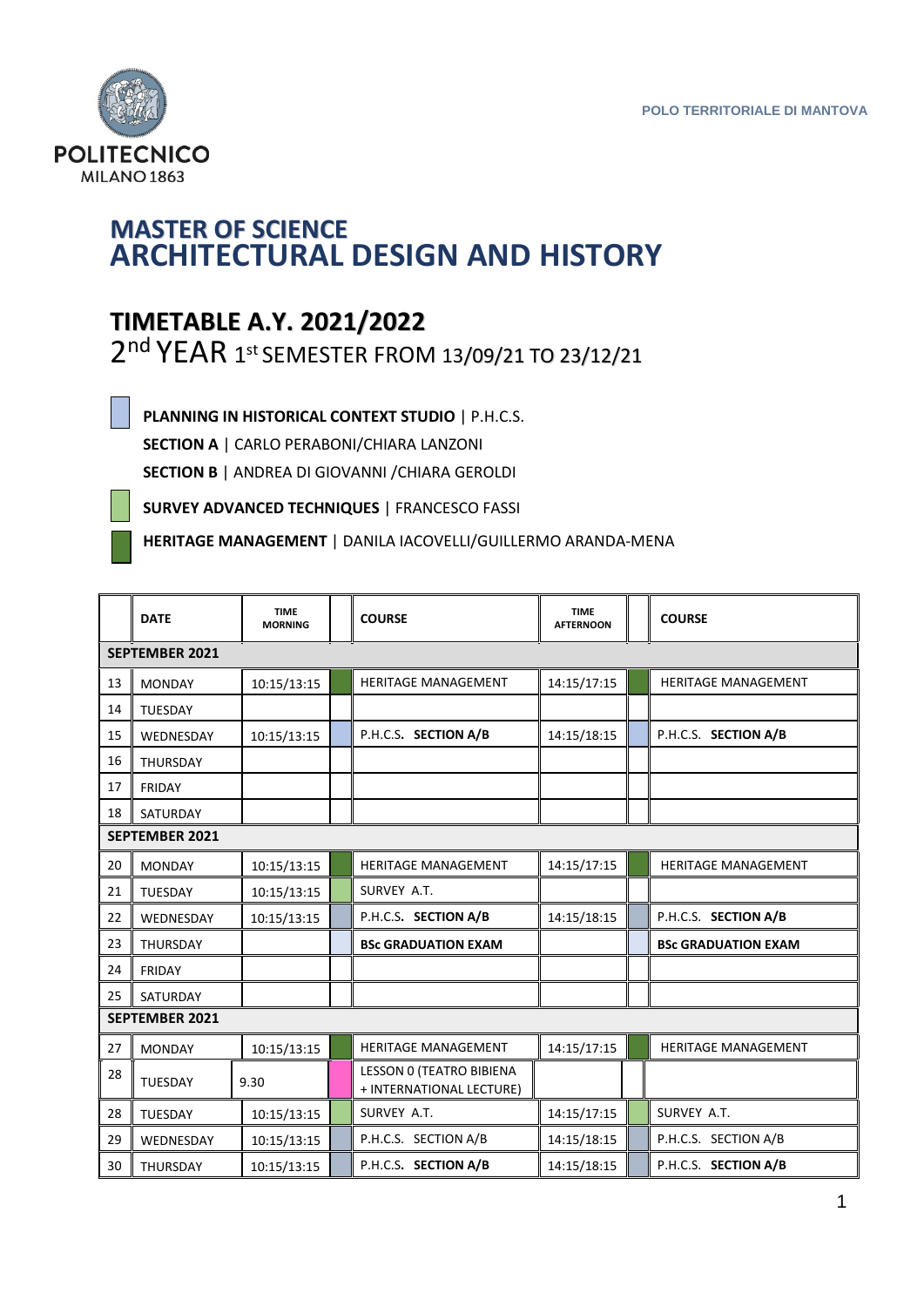|                         | OCTOBER 2021    |             |  |                                               |             |  |                            |
|-------------------------|-----------------|-------------|--|-----------------------------------------------|-------------|--|----------------------------|
| $\mathbf{1}$            | <b>FRIDAY</b>   |             |  |                                               |             |  |                            |
| 2                       | SATURDAY        |             |  |                                               |             |  |                            |
|                         | OCTOBER 2021    |             |  |                                               |             |  |                            |
| 4                       | <b>MONDAY</b>   | 10:15/13:15 |  | HERITAGE MANAGEMENT                           | 14:15/17:15 |  | HERITAGE MANAGEMENT        |
| 5                       | TUESDAY         | 10:15/13:15 |  | SURVEY A.T.                                   | 14:15/17:15 |  | SURVEY A.T.                |
| 6                       | WEDNESDAY       |             |  | <b>MSc GRADUATION EXAM</b>                    |             |  | <b>MSc GRADUATION EXAM</b> |
| 7                       | THURSDAY        | 10:15/13:15 |  | P.H.C.S. SECTION A                            | 14:15/18:15 |  | P.H.C.S. SECTION A         |
| 7                       | THURSDAY        | 10:15/13:15 |  | P.H.C.S. SECTION B                            | 14:15/18:15 |  | P.H.C.S. SECTION B         |
| 8                       | <b>FRIDAY</b>   |             |  |                                               |             |  |                            |
| 9                       | SATURDAY        |             |  |                                               |             |  |                            |
|                         | OCTOBER 2021    |             |  |                                               |             |  |                            |
| 11                      | <b>MONDAY</b>   | 10:15/13:15 |  | <b>HERITAGE MANAGEMENT</b>                    | 14:15/17:15 |  | HERITAGE MANAGEMENT        |
| 12                      | <b>TUESDAY</b>  | 10:15/13:15 |  | SURVEY A.T.                                   | 14:15/17:15 |  | SURVEY A.T.                |
| 13                      | WEDNESDAY       | 10:15/13:15 |  | P.H.C.S. SECTION A/B                          | 14:15/18:15 |  | P.H.C.S. SECTION A/B       |
| 14                      | THURSDAY        |             |  |                                               |             |  |                            |
| 15                      | <b>FRIDAY</b>   |             |  |                                               |             |  |                            |
| 16                      | SATURDAY        |             |  |                                               |             |  |                            |
|                         | OCTOBER 2021    |             |  |                                               |             |  |                            |
| 18                      | <b>MONDAY</b>   | 10:15/13:15 |  | HERITAGE MANAGEMENT                           | 14:15/17:15 |  | HERITAGE MANAGEMENT        |
| 19                      | TUESDAY         | 10:15/13:15 |  | SURVEY A.T.                                   | 14:15/17:15 |  | SURVEY A.T.                |
| 20                      | WEDNESDAY       | 10:15/13:15 |  | P.H.C.S. SECTION A/B                          | 14:15/18:15 |  | P.H.C.S. SECTION A/B       |
| 21                      | THURSDAY        |             |  |                                               |             |  |                            |
| 22                      | <b>FRIDAY</b>   |             |  |                                               |             |  |                            |
| 23                      | SATURDAY        |             |  |                                               |             |  |                            |
| OCTOBER 2021            |                 |             |  |                                               |             |  |                            |
| <mark>25</mark>         | <b>MONDAY</b>   | 10:15/13:15 |  | <b>HERITAGE MANAGEMENT</b><br>(G.Aranda Mena) |             |  |                            |
| 26                      | TUESDAY         | 10:15/13:15 |  | SURVEY A.T.                                   | 14:15/17:15 |  | SURVEY A.T.                |
| 27                      | WEDNESDAY       | 10:15/13:15 |  | P.H.C.S. SECTION A/B                          | 14:15/18:15 |  | P.H.C.S. SECTION A/B       |
| 28                      | <b>THURSDAY</b> | 10:15/13:15 |  | <b>HERITAGE MANAGEMENT</b><br>(G.Aranda Mena) |             |  |                            |
| 29                      | <b>FRIDAY</b>   | 10:15/13:15 |  | <b>HERITAGE MANAGEMENT</b><br>(G.Aranda Mena) |             |  |                            |
| 30                      | SATURDAY        |             |  |                                               |             |  |                            |
| <b>NOVEMBER 2021</b>    |                 |             |  |                                               |             |  |                            |
| $\mathbf{1}$            | <b>MONDAY</b>   |             |  | <b>HOLIDAY</b>                                |             |  |                            |
| $\overline{2}$          | TUESDAY         |             |  |                                               |             |  |                            |
| 3                       | WEDNESDAY       | 10:15/13:15 |  | P.H.C.S. SECTION A/B                          | 14:15/18:15 |  | P.H.C.S. SECTION A/B       |
| $\overline{\mathbf{4}}$ | <b>THURSDAY</b> | 10:15/13:15 |  | <b>HERITAGE MANAGEMENT</b><br>(G.Aranda Mena) |             |  |                            |
| 5                       | <b>FRIDAY</b>   | 10:15/13:15 |  | <b>HERITAGE MANAGEMENT</b><br>(G.Aranda Mena) |             |  |                            |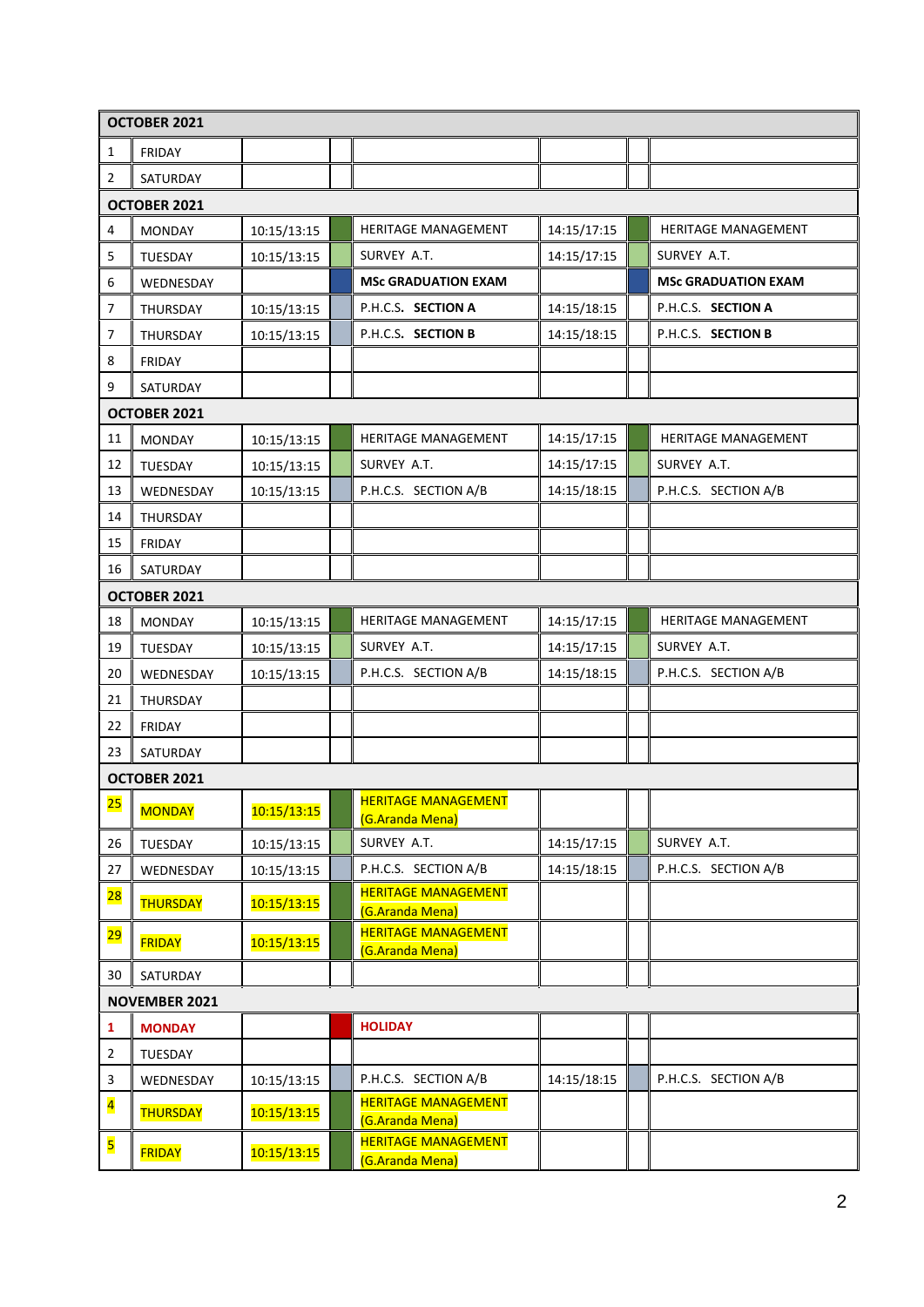| 6                       | SATURDAY             |             |  |                                                                |             |  |                                              |
|-------------------------|----------------------|-------------|--|----------------------------------------------------------------|-------------|--|----------------------------------------------|
| <b>NOVEMBER 2021</b>    |                      |             |  |                                                                |             |  |                                              |
| $\overline{\mathbf{8}}$ | <b>MONDAY</b>        | 10:15/13:15 |  | <b>HERITAGE MANAGEMENT</b>                                     |             |  |                                              |
| 9                       | TUESDAY              | 10:15/13:15 |  | SURVEY A.T.                                                    | 14:15/17:15 |  | SURVEY A.T.                                  |
| 10                      | WEDNESDAY            | 10:15/13:15 |  | P.H.C.S. SECTION A/B                                           | 14:15/18:15 |  | P.H.C.S. SECTION A/B                         |
| 11                      | THURSDAY             | 10:15/13:15 |  | <b>HERITAGE MANAGEMENT</b><br>(G.Aranda Mena)                  |             |  |                                              |
| 12                      | <b>FRIDAY</b>        | 10:15/13:15 |  | <b>HERITAGE MANAGEMENT</b><br>(G.Aranda Mena)                  |             |  |                                              |
| 13                      | SATURDAY             |             |  |                                                                |             |  |                                              |
|                         | <b>NOVEMBER 2021</b> |             |  |                                                                |             |  |                                              |
| 15                      | <b>MONDAY</b>        | 10:15/13:15 |  | <b>HERITAGE MANAGEMENT</b><br>Seminar<br>IACOVELLI/Aranda Mena | 14:15/17:15 |  | <b>HERITAGE MANAGEMENT</b><br><b>Seminar</b> |
| 16                      | TUESDAY              | 10:15/13:15 |  | SURVEY A.T.                                                    | 14:15/17:15 |  | SURVEY A.T.                                  |
| 17                      | WEDNESDAY            | 10:15/13:15 |  | P.H.C.S. SECTION A/B                                           | 14:15/18:15 |  | P.H.C.S. SECTION A/B                         |
| 18                      | THURSDAY             | 10:15/13:15 |  | <b>HERITAGE MANAGEMENT</b><br>(G.Aranda Mena)                  |             |  |                                              |
| 19                      | <b>FRIDAY</b>        | 10:15/13:15 |  | <b>HERITAGE MANAGEMENT</b><br>(G.Aranda Mena)                  |             |  |                                              |
| 20                      | SATURDAY             |             |  |                                                                |             |  |                                              |
|                         | <b>NOVEMBER 2021</b> |             |  |                                                                |             |  |                                              |
| 22                      | <b>MONDAY</b>        | 10:15/13:15 |  | HERITAGE MANAGEMENT                                            | 14:15/17:15 |  | HERITAGE MANAGEMENT                          |
| 23                      | TUESDAY              | 10:15/13:15 |  | SURVEY A.T.                                                    | 14:15/17:15 |  | SURVEY A.T.                                  |
| 24                      | WEDNESDAY            | 10:15/13:15 |  | P.H.C.S. SECTION A/B                                           | 14:15/18:15 |  | P.H.C.S. SECTION A/B                         |
| 25                      | THURSDAY             |             |  |                                                                |             |  |                                              |
| 26                      | <b>FRIDAY</b>        |             |  |                                                                |             |  |                                              |
| 27                      | SATURDAY             |             |  |                                                                |             |  |                                              |
|                         | <b>NOVEMBER 2021</b> |             |  |                                                                |             |  |                                              |
| 29                      | <b>MONDAY</b>        | 10:15/13:15 |  | <b>HERITAGE MANAGEMENT</b>                                     | 14:15/17:15 |  | <b>HERITAGE MANAGEMENT</b>                   |
| 30                      | TUESDAY              | 10:15/13:15 |  | SURVEY A.T.                                                    | 14:15/17:15 |  | SURVEY A.T.                                  |
| DECEMBER 2021           |                      |             |  |                                                                |             |  |                                              |
| $\mathbf{1}$            | WEDNESDAY            | 10:15/13:15 |  | P.H.C.S. SECTION A/B                                           | 14:15/18:15 |  | P.H.C.S. SECTION A/B                         |
| $\overline{2}$          | THURSDAY             |             |  |                                                                |             |  |                                              |
| 3                       | FRIDAY               |             |  |                                                                |             |  |                                              |
| 4                       | SATURDAY             |             |  |                                                                |             |  |                                              |
| DECEMBER 2021           |                      |             |  |                                                                |             |  |                                              |
| 6                       | <b>MONDAY</b>        |             |  | <b>HOLIDAY</b>                                                 |             |  |                                              |
| 7                       | <b>TUESDAY</b>       |             |  | <b>HOLIDAY</b>                                                 |             |  |                                              |
| 8                       | <b>WEDNESDAY</b>     |             |  | <b>HOLIDAY</b>                                                 |             |  |                                              |
| 9                       | THURSDAY             | 10:15/13:15 |  | P.H.C.S. SECTION A/B                                           | 14:15/18:15 |  | P.H.C.S. SECTION A/B                         |
| 10                      | FRIDAY               |             |  |                                                                |             |  |                                              |
| 11                      | SATURDAY             |             |  |                                                                |             |  |                                              |